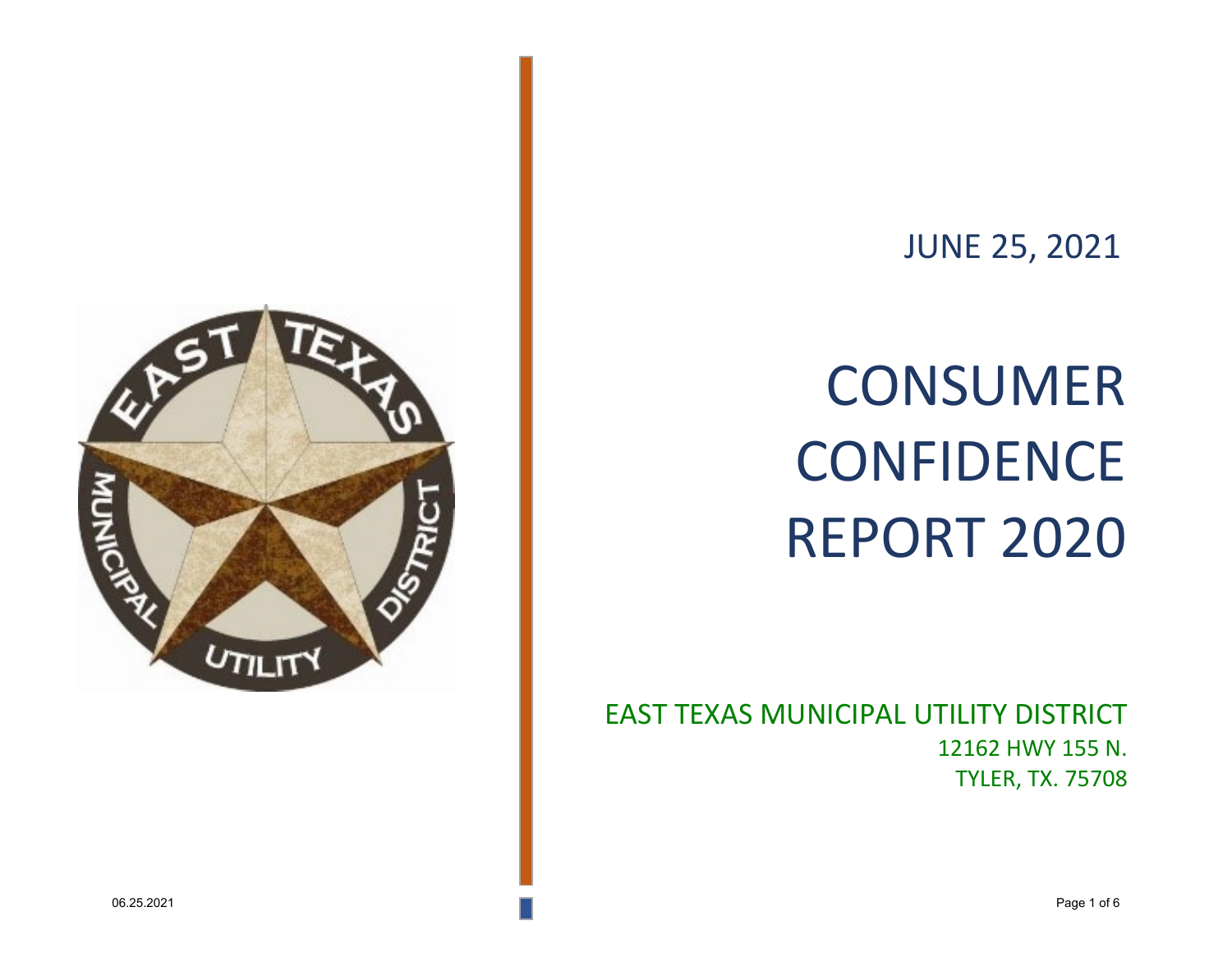This is your water quality report for January 1 to December 31, 2020 For more information regarding this report contact:

EAST TEXAS MUD OF SMITH COUNTY provides ground water from **Carrizo-Wilcox Aquifer** located in **Smith County**. Name Lane Thompson

Phone (903) 877-3644

Este reporte incluye información importante sobre el agua para tomar. Para asistencia en español, favor de llamar al telefono (903) 877-3644.

### **Definitions and Abbreviations**

| Definitions and Abbreviations                         | The following tables contain scientific terms and measures, some of which may require explanation.                                                                                                                                                                         |
|-------------------------------------------------------|----------------------------------------------------------------------------------------------------------------------------------------------------------------------------------------------------------------------------------------------------------------------------|
| Action Level:                                         | The concentration of a contaminant which, if exceeded, triggers treatment or other requirements which a water<br>system must follow.                                                                                                                                       |
| Avg:                                                  | Regulatory compliance with some MCLs are based on running annual average of monthly samples.                                                                                                                                                                               |
| Level 1 Assessment:                                   | A Level 1 assessment is a study of the water system to identify potential problems and determine (if possible) why<br>total coliform bacteria have been found in our water system.                                                                                         |
| Level 2 Assessment:                                   | A Level 2 assessment is a very detailed study of the water system to identify potential problems and determine (if<br>possible) why an E. coli MCL violation has occurred and/or why total coliform bacteria have been found in our<br>water system on multiple occasions. |
| Maximum Contaminant Level or                          | The highest level of a contaminant that is allowed in drinking water. MCLs are set as close to the MCLGs as feasible<br>using the best available treatment technology.                                                                                                     |
| Maximum Contaminant Level Goal or<br>MCLG:            | The level of a contaminant in drinking water below which there is no known or expected risk to health. MCLGs allow<br>for a margin of safety.                                                                                                                              |
| Maximum residual disinfectant level                   | The highest level of a disinfectant allowed in drinking water. There is convincing evidence that addition of a<br>disinfectant is necessary for control of microbial contaminants.                                                                                         |
| Maximum residual disinfectant level<br>goal or MRDLG: | The level of a drinking water disinfectant below which there is no known or expected risk to health. MRDLGs do not<br>reflect the benefits of the use of disinfectants to control microbial contaminants.                                                                  |
| <b>MFL</b>                                            | million fibers per liter (a measure of asbestos)                                                                                                                                                                                                                           |
| mrem:                                                 | millirems per year (a measure of radiation absorbed by the body)                                                                                                                                                                                                           |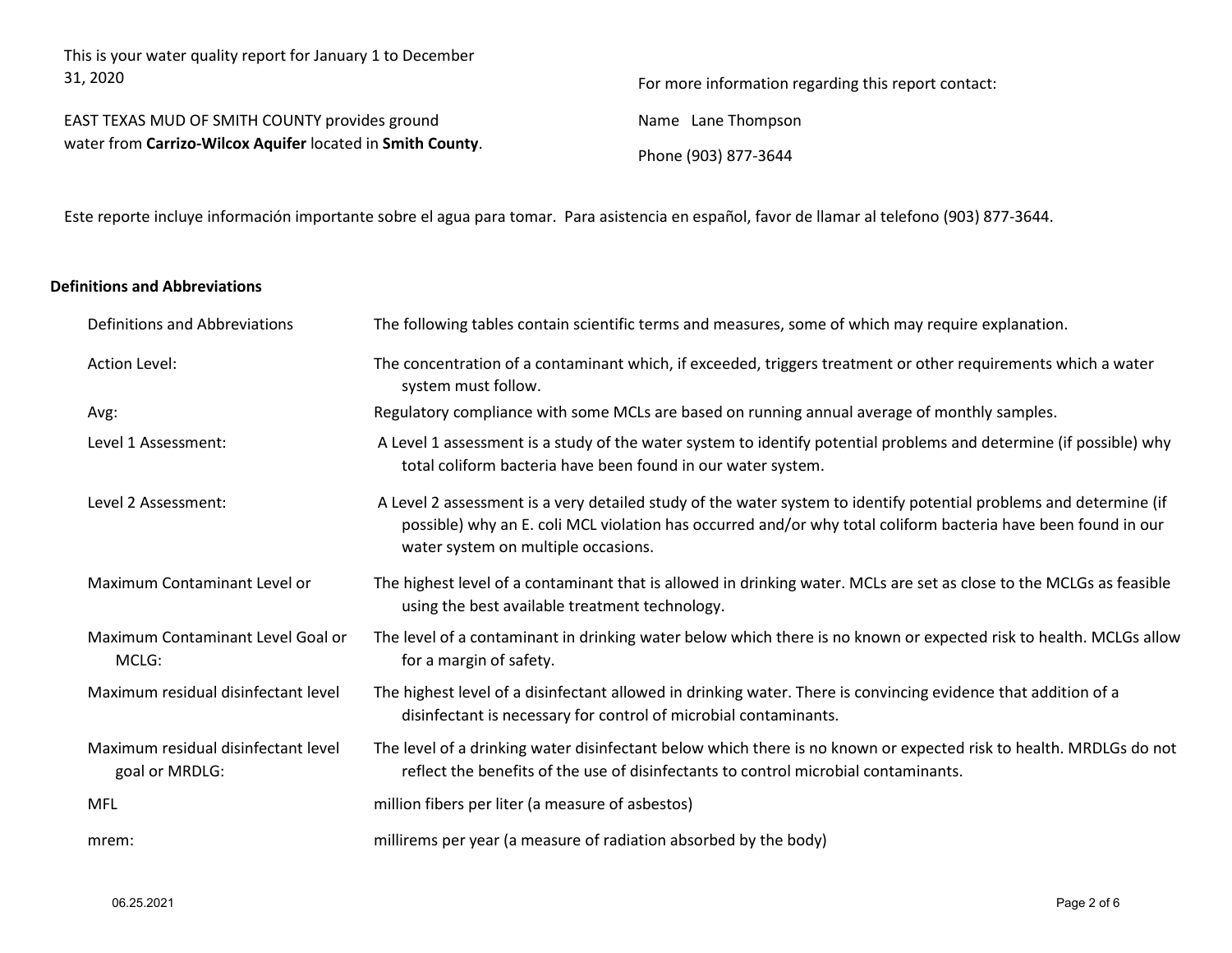| na:   | not applicable.                                        |
|-------|--------------------------------------------------------|
| NTU   | nephelometric turbidity units (a measure of turbidity) |
| pCi/L | picocuries per liter (a measure of radioactivity)      |

#### **Definitions and Abbreviations**

| ppb:                       | micrograms per liter or parts per billion                                           |
|----------------------------|-------------------------------------------------------------------------------------|
| ppm:                       | milligrams per liter or parts per million                                           |
| ppq                        | parts per quadrillion, or picograms per liter (pg/L)                                |
| ppt                        | parts per trillion, or nanograms per liter (ng/L)                                   |
| Treatment Technique or TT: | A required process intended to reduce the level of a contaminant in drinking water. |

#### **Information about your Drinking Water**

- The sources of drinking water (both tap water and bottled water) include rivers, lakes, streams, ponds, reservoirs, springs, and wells. As water travels over the surface of the land or through the ground, it dissolves naturally-occurring minerals and, in some cases, radioactive material, and can pick up substances resulting from the presence of animals or from human activity.
- Drinking water, including bottled water, may reasonably be expected to contain at least small amounts of some contaminants. The presence of contaminants does not necessarily indicate that water poses a health risk. More information about contaminants and potential health effects can be obtained by calling the EPAs Safe Drinking Water Hotline at (800) 426-4791.

Contaminants that may be present in source water include:

- Microbial contaminants, such as viruses and bacteria, which may come from sewage treatment plants, septic systems, agricultural livestock operations, and wildlife.
- Inorganic contaminants, such as salts and metals, which can be naturally-occurring or result from urban storm water runoff, industrial or domestic wastewater discharges, oil and gas production, mining, or farming.
- Pesticides and herbicides, which may come from a variety of sources such as agriculture, urban storm water runoff, and residential uses.
- Organic chemical contaminants, including synthetic and volatile organic chemicals, which are by-products of industrial processes and petroleum production, and can also come from gas stations, urban storm water runoff, and septic systems.
- Radioactive contaminants, which can be naturally-occurring or be the result of oil and gas production and mining activities.
- In order to ensure that tap water is safe to drink, EPA prescribes regulations which limit the amount of certain contaminants in water provided by public water systems. FDA regulations establish limits for contaminants in bottled water which must provide the same protection for public health.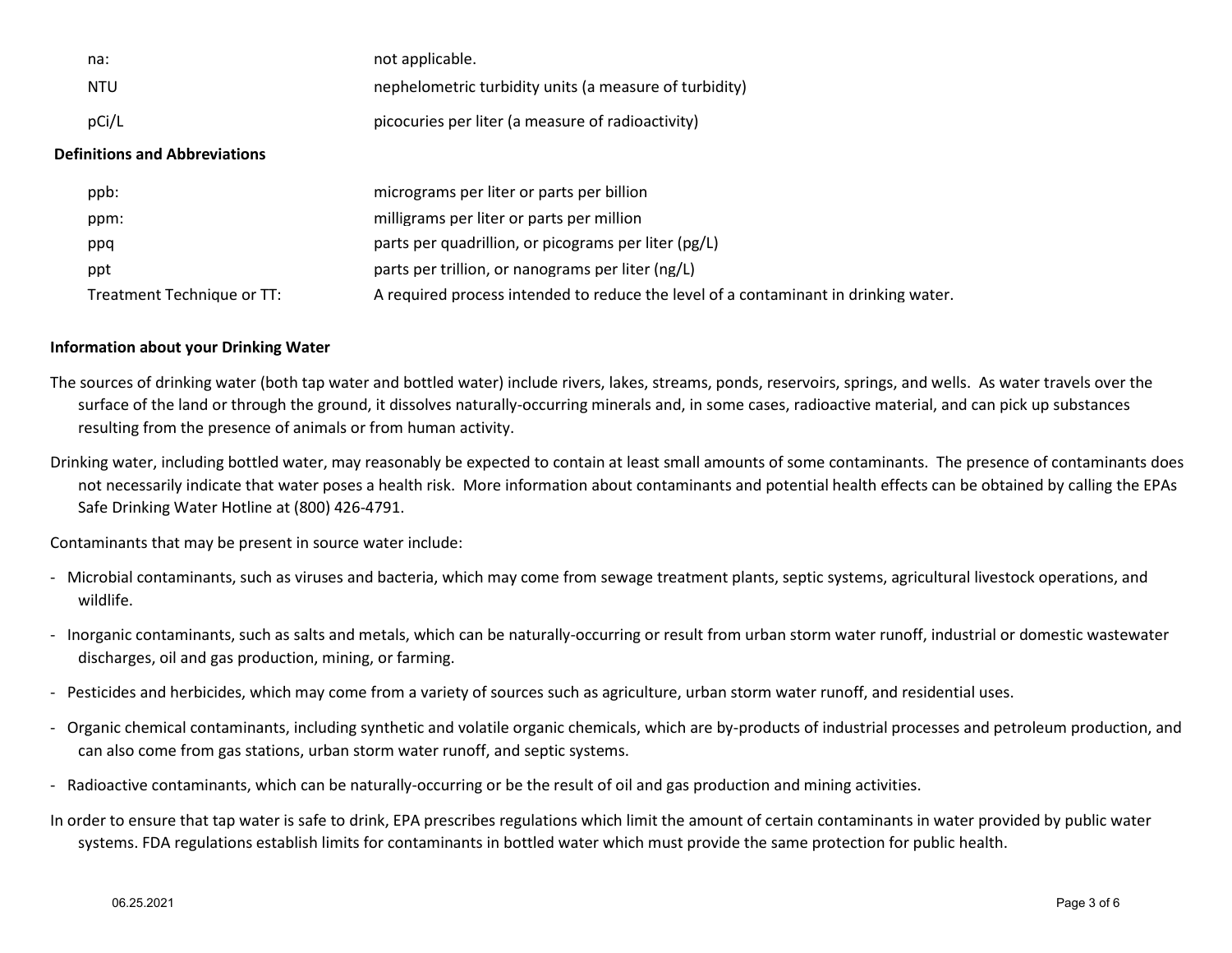Contaminants may be found in drinking water that may cause taste, color, or odor problems. These types of problems are not necessarily causes for health concerns. For more information on taste, odor, or color of drinking water, please contact the system's business office.

You may be more vulnerable than the general population to certain microbial contaminants, such as Cryptosporidium, in drinking water. Infants, some elderly, or immunocompromised persons such as those undergoing chemotherapy for cancer; persons who have undergone organ transplants; those who are undergoing treatment with steroids; and people with HIV/AIDS or other immune system disorders, can be particularly at risk from infections. You should seek advice about drinking water from your physician or health care providers. Additional guidelines on appropriate means to lessen the risk of infection by Cryptosporidium are available from the Safe Drinking Water Hotline (800-426-4791).

If present, elevated levels of lead can cause serious health problems, especially for pregnant women and young children. Lead in drinking water is primarily from materials and components associated with service lines and home plumbing. We are responsible for providing high quality drinking water, but we cannot control the variety of materials used in plumbing components. When your water has been sitting for several hours, you can minimize the potential for lead exposure by flushing your tap for 30 seconds to 2 minutes before using water for drinking or cooking. If you are concerned about lead in your water, you may wish to have your water tested. Information on lead in drinking water, testing methods, and steps you can take to minimize exposure is available from the Safe Drinking Water Hotline or at http://www.epa.gov/safewater/lead.

#### **Information about Source Water**

TCEQ completed an assessment of your source water, and results indicate that some of our sources are susceptible to certain contaminants. The sampling requirements for your water system is based on this susceptibility and previous sample data. Any detections of these contaminants will be found in this Consumer Confidence Report. For more information on source water assessments and protection efforts at our system contact **Lane Thompson, 903-877-3644.**

| <b>Lead and Copper</b> | Date Sampled | <b>MCLG</b> | <b>Action Level</b><br>(AL) | 90th<br>Percentile | # Sites Over<br><b>AL</b> | <b>Units</b> | <b>Violation</b> | <b>Likely Source of Contamination</b>                                                                            |
|------------------------|--------------|-------------|-----------------------------|--------------------|---------------------------|--------------|------------------|------------------------------------------------------------------------------------------------------------------|
| Copper                 | 2020         | 1.3         | 1.3                         | 0.763              |                           | ppm          | N                | Erosion of natural deposits;<br>Leaching from wood preservatives;<br>Corrosion of household plumbing<br>systems. |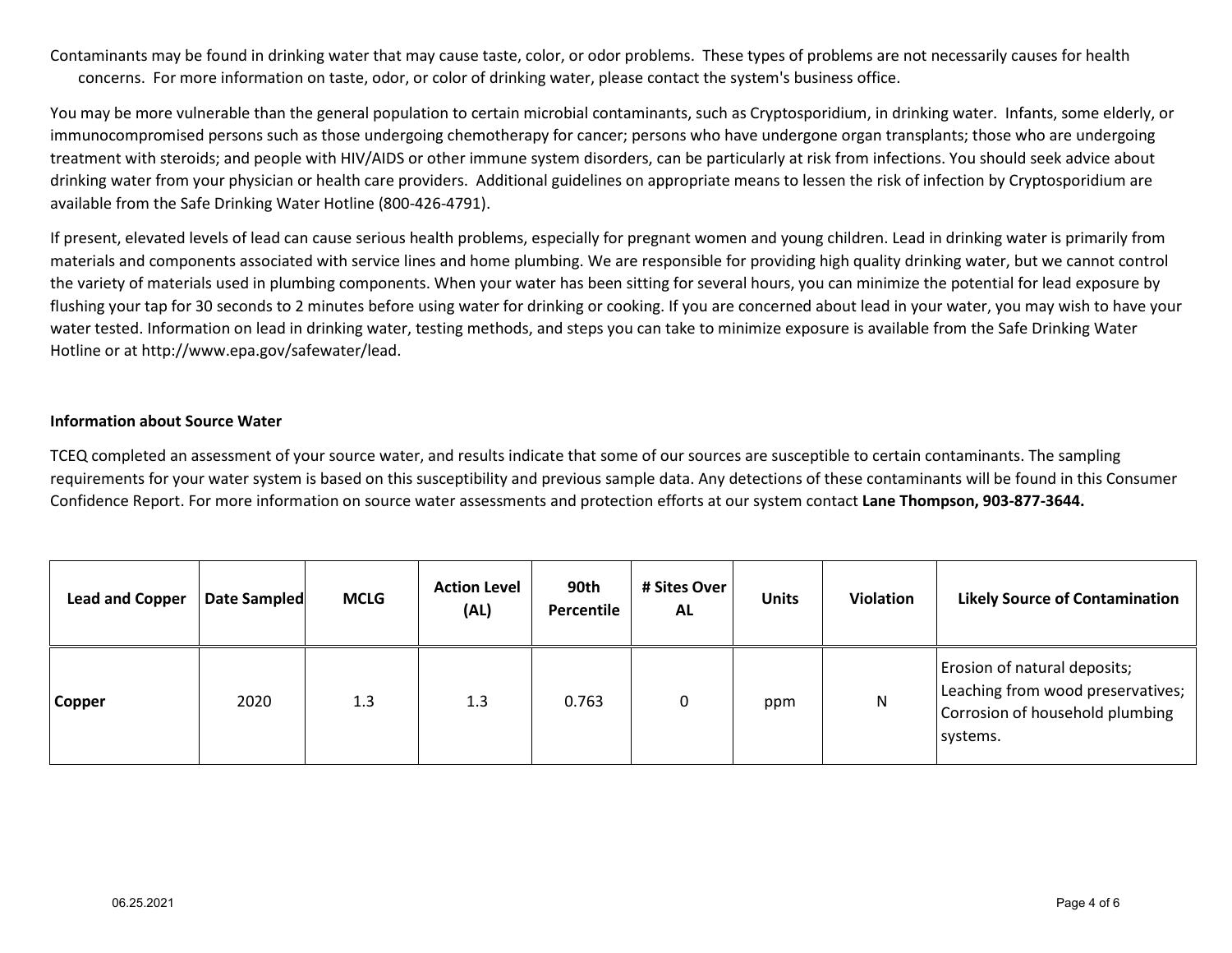# **2020 Water Quality Test Results**

#### 2020

| <b>Disinfection By-</b><br><b>Products</b> | <b>Collection</b><br>Date | <b>Highest Level</b><br><b>Detected</b> | Range of<br><b>Individual</b><br><b>Samples</b> | <b>MCLG</b>              | <b>MCL</b> | Units | Violation | <b>Likely Source of Contamination</b>         |
|--------------------------------------------|---------------------------|-----------------------------------------|-------------------------------------------------|--------------------------|------------|-------|-----------|-----------------------------------------------|
| <b>Halo acetic Acids</b><br>(HAA5)         | 2020                      | 12                                      | $12.4 - 12.4$                                   | No goal for<br>the total | 60         | ppb   | N         | By-product of drinking water<br>disinfection. |

\*The value in the Highest Level or Average Detected column is the highest average of all HAA5 sample results collected at a location over a year.

#### 2020

\*The value in the Highest Level or Average Detected column is the highest average of all TTHM sample results collected at a location over a year.

## 2020

| Inorganic<br><b>Contaminants</b> | <b>Collection</b><br>Date | <b>Highest Level</b><br><b>Detected</b> | Range of<br><b>Individual</b><br><b>Samples</b> | <b>MCLG</b> | <b>MCL</b> | <b>Units</b> | <b>Violation</b> | <b>Likely Source of Contamination</b>                                                                                               |
|----------------------------------|---------------------------|-----------------------------------------|-------------------------------------------------|-------------|------------|--------------|------------------|-------------------------------------------------------------------------------------------------------------------------------------|
| <b>Barium</b>                    | 03/20/2018                | 0.022                                   | $0.022 - 0.022$                                 | 2           |            | ppm          | N                | Discharge of drilling wastes; Discharge  <br>from metal refineries; Erosion of<br>natural deposits.                                 |
| <b>Fluoride</b>                  | 03/20/2018                | 0.166                                   | $0.166 - 0.166$                                 | 4           | 4.0        | ppm          | N                | Erosion of natural deposits; Water<br>additive which promotes strong teeth;<br>Discharge from fertilizer and<br>aluminum factories. |